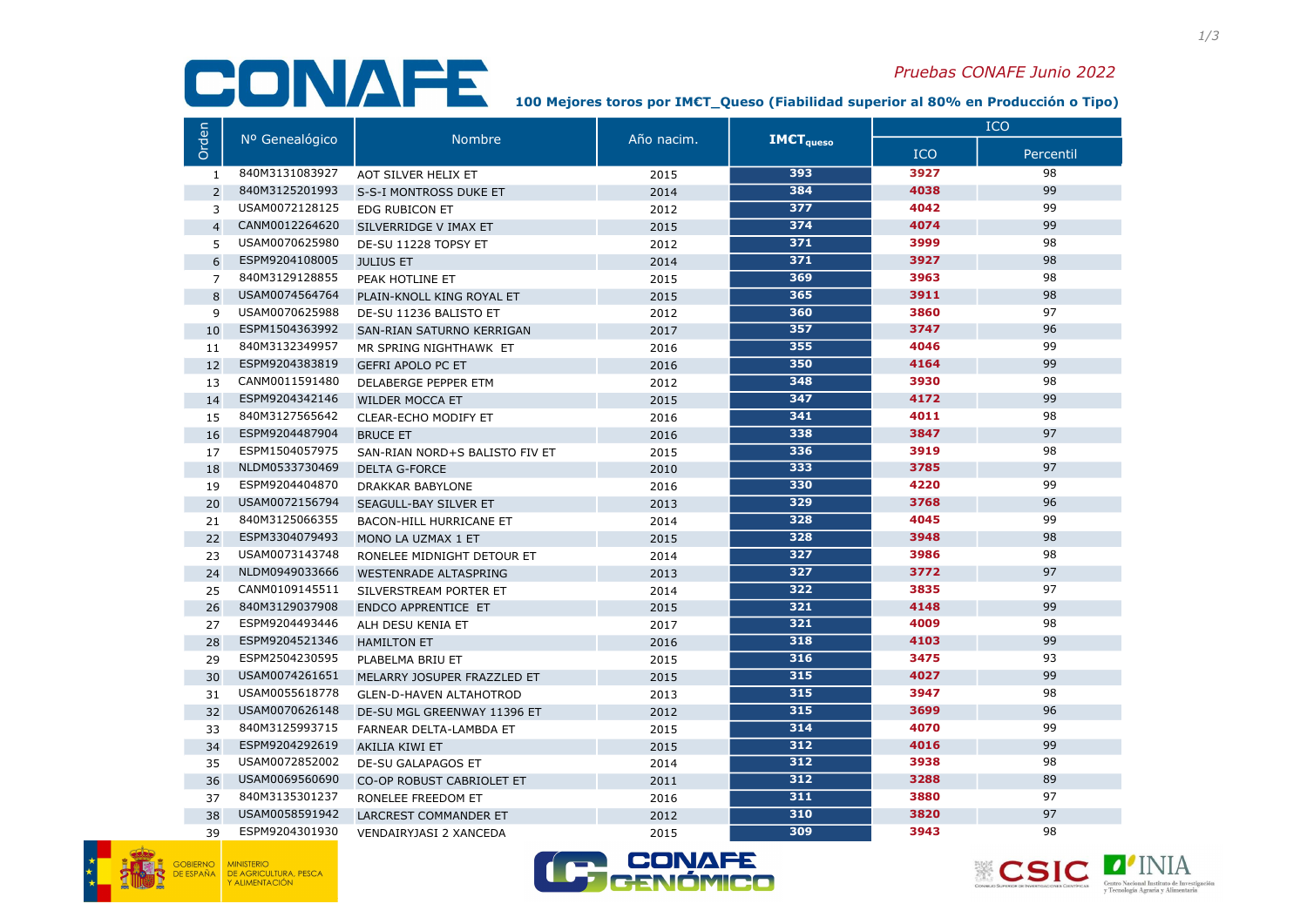





| 40 | ESPM9204342143 | BRIA DOC ET                   | 2015 | 309 | 3838 | 97 |
|----|----------------|-------------------------------|------|-----|------|----|
| 41 | ESPM0804451032 | <b>GEL MODESTY SENDER ET</b>  | 2017 | 309 | 3792 | 97 |
| 42 | USAM0072353457 | RI-VAL-RE RAGER RED ET        | 2013 | 308 | 4174 | 99 |
| 43 | CANM0012302901 | PROGENESIS OUTLAST ET         | 2015 | 308 | 4094 | 99 |
| 44 | ESPM9204352246 | <b>SENATOR ET</b>             | 2016 | 307 | 3816 | 97 |
| 45 | ESPM9204181828 | DUKEFARM SILLIAN ET           | 2015 | 306 | 3650 | 95 |
| 46 | ESPM9204617803 | SIEMERS LAMBDA HANIKO ET      | 2017 | 305 | 3821 | 97 |
| 47 | CANM0012302878 | PROGENESIS GRANITE ET         | 2015 | 305 | 3507 | 93 |
| 48 | 840M3133064360 | <b>ENDCO VIEWPOINT ET</b>     | 2015 | 304 | 3783 | 97 |
| 49 | ESPM1504271950 | CASA MENOR RUBICUNDO          | 2016 | 304 | 3565 | 94 |
| 50 | ESPM1504057991 | CAMPA XF PREFERIDO ET         | 2015 | 304 | 3483 | 93 |
| 51 | ESPM9204057954 | OCKEMA CASCOIN KONING         | 2014 | 303 | 3618 | 95 |
| 52 | FRAM4457925018 | <b>JARMON</b>                 | 2014 | 303 | 3596 | 94 |
| 53 | ITAM9991363560 | <b>GARIONI RYL VANHALEN</b>   | 2015 | 301 | 3898 | 98 |
| 54 | ESPM2704487938 | REGO XF RANDOLPH ET           | 2017 | 301 | 3765 | 96 |
| 55 | ESPM9204261800 | <b>KIRON ET</b>               | 2015 | 300 | 4133 | 99 |
| 56 | ESPM2703999916 | RODASINDE XF DOORMAN DERBI ET | 2014 | 300 | 4019 | 99 |
| 57 | FRAM5363617632 | <b>INPUT</b>                  | 2013 | 300 | 3560 | 94 |
| 58 | 840M3123886035 | S-S-I MONTROSS JEDI ET        | 2014 | 299 | 4158 | 99 |
| 59 | ESPM9204501765 | ARKMAN SNIPER ET              | 2017 | 299 | 3823 | 97 |
| 60 | 840M3129016332 | PEAK ACCELRENOWN ET           | 2015 | 299 | 3647 | 95 |
| 61 | USAM0072754131 | PEN-COL MARTY ET              | 2013 | 299 | 3537 | 93 |
| 62 | ESPM9204175168 | WILLSBRO CJ ASTRO ET          | 2014 | 298 | 3460 | 92 |
| 63 | USAM0074414026 | <b>IHG MONTANA ET</b>         | 2014 | 297 | 3751 | 96 |
| 64 | ESPM9204057956 | ANDERSTRUP BALISTO QUIXOTE ET | 2014 | 297 | 3686 | 96 |
| 65 | ESPM9204304331 | DE CROB 0030 MISIONE          | 2015 | 296 | 4088 | 99 |
| 66 | CANM0012529327 | PROGENESIS TOPNOTCH ET        | 2016 | 296 | 4021 | 99 |
| 67 | ESPM9204292613 | NANCY SALTOKI ET              | 2015 | 296 | 3687 | 96 |
| 68 | 840M3131003289 | S-S-I SILVER SPIKE ET         | 2015 | 294 | 4001 | 98 |
| 69 | ESPM9204202100 | <b>BALANCE ET</b>             | 2014 | 294 | 3741 | 96 |
| 70 | ESPM9204476766 | <b>TIRAN JETSET HORIZON</b>   | 2016 | 294 | 3725 | 96 |
| 71 | USAM0069829746 | LONE-OAK-ACRES ALTARABO ET    | 2012 | 293 | 3884 | 97 |
| 72 | ESPM3104034679 | SM ARALAR JABIER ET           | 2015 | 293 | 3616 | 94 |
| 73 | ESPM9203745075 | SANXIAO                       | 2012 | 293 | 3493 | 93 |
| 74 | USAM0072850448 | WEBB-VUE SPARK 2060 ET        | 2013 | 292 | 3961 | 98 |
| 75 | USAM0069981349 | SEAGULL-BAY SUPERSIRE ET      | 2010 | 292 | 3589 | 94 |
| 76 | 840M3008897582 | S-S-I SNOWMAN MAYFLOWER ET    | 2011 | 291 | 3827 | 97 |
| 77 | USAM0071494672 | EDG DEMAN ET                  | 2012 | 291 | 3658 | 95 |
| 78 | CANM0107359260 | <b>COMESTAR LAUTRUST</b>      | 2012 | 291 | 3593 | 94 |
| 79 | DEUM0357104289 | <b>BLONDIN ARKANSAS ET</b>    | 2014 | 290 | 3721 | 96 |
| 80 | USAM0074072173 | <b>WESSELCREST LANDON ET</b>  | 2014 | 290 | 3630 | 95 |
| 81 | 840M3006989495 | MR OCD ROBUST DONATELLO ET    | 2011 | 290 | 3354 | 91 |
| 82 | CANM0011161715 | MAPEL WOOD BREWMASTER ET      | 2010 | 290 | 3208 | 88 |
| 83 | ESPM9204586122 | ANDERSTRUP SUPERHERO HIGHWAY  | 2017 | 289 | 4032 | 99 |
| 84 | ESPM9204586120 | <b>KL KYO ET</b>              | 2017 | 288 | 3891 | 98 |